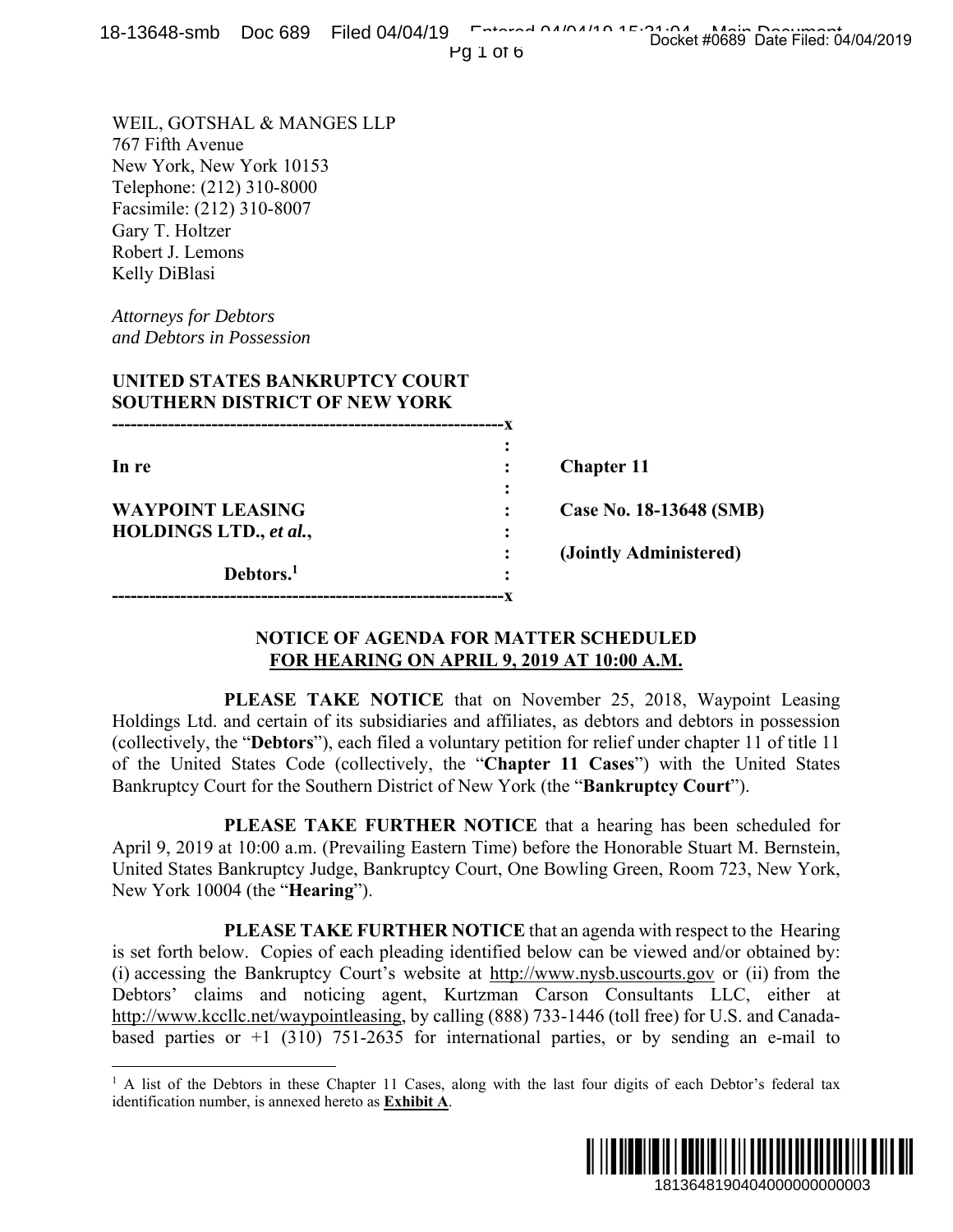#### 18-13648-smb Doc 689 Filed 04/04/19 Entered 04/04/19 15:31:04 Main Document Pg 2 of 6

WaypointInfo@kccllc.com. Note that a PACER password is needed to access documents on the Bankruptcy Court's website.

### **I. UNCONTESTED MATTER:**

1. Motion of Debtors Pursuant to 11 U.S.C. § 1121(d) to Extend Exclusive Periods **[ECF No. 548]**

Response Deadline: April 2, 2019 at 4:00 p.m.

Response Filed:

 A. Steering Committee's Statement with Respect to Motion of Debtors Pursuant to 11 U.S.C. § 1121(d) to Extend Exclusive Periods **[ECF No. 679]**

Related Documents: None.

Status: This matter is going forward on an uncontested basis.

Dated: April 4, 2019 New York, New York

> /s/ Kelly DiBlasi WEIL, GOTSHAL & MANGES LLP 767 Fifth Avenue New York, New York 10153 Telephone: (212) 310-8000 Facsimile: (212) 310-8007 Gary T. Holtzer Robert J. Lemons Kelly DiBlasi

*Attorneys for Debtors and Debtors in Possession*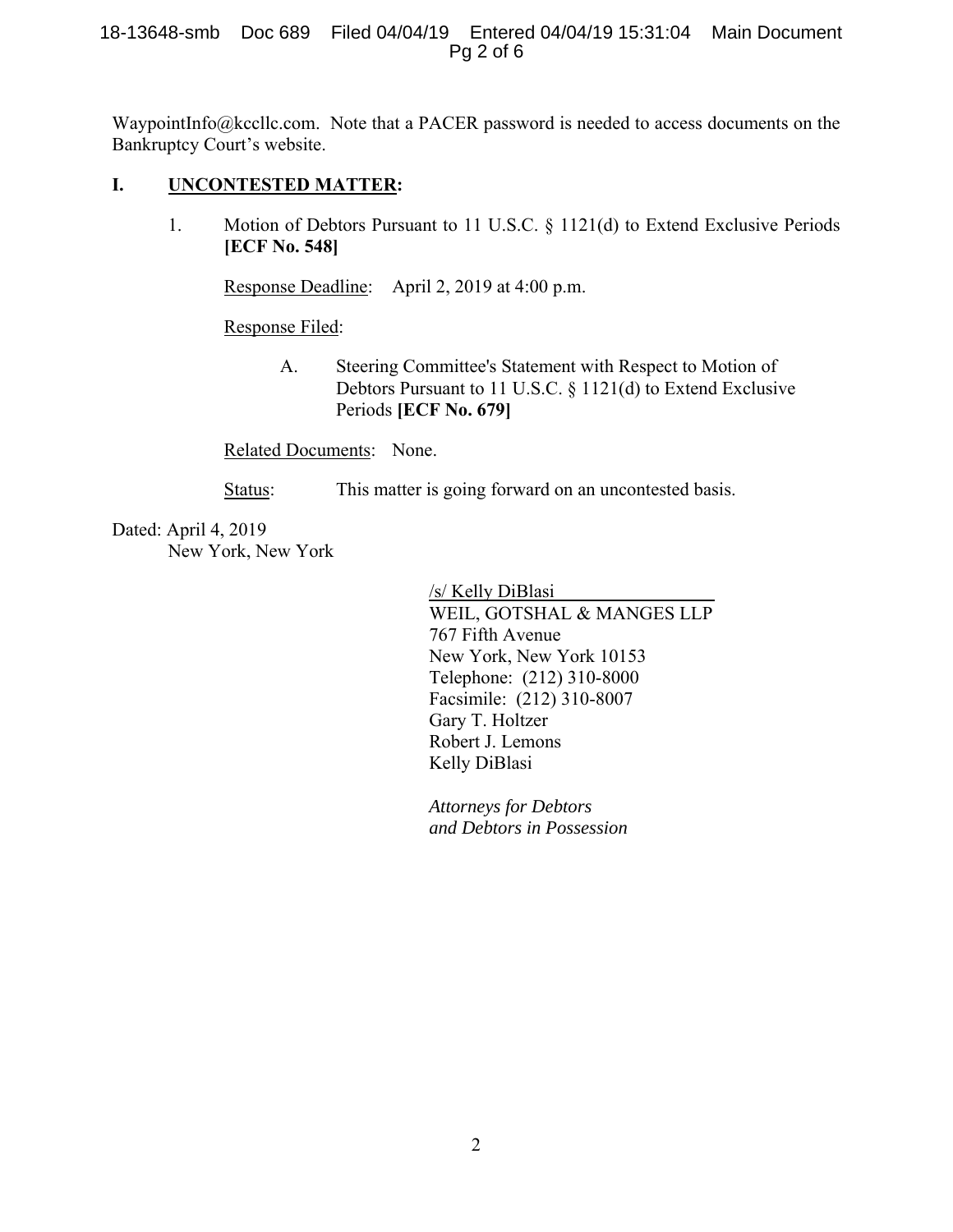18-13648-smb Doc 689 Filed 04/04/19 Entered 04/04/19 15:31:04 Main Document Pg 3 of 6

# **Exhibit A**

**Debtors**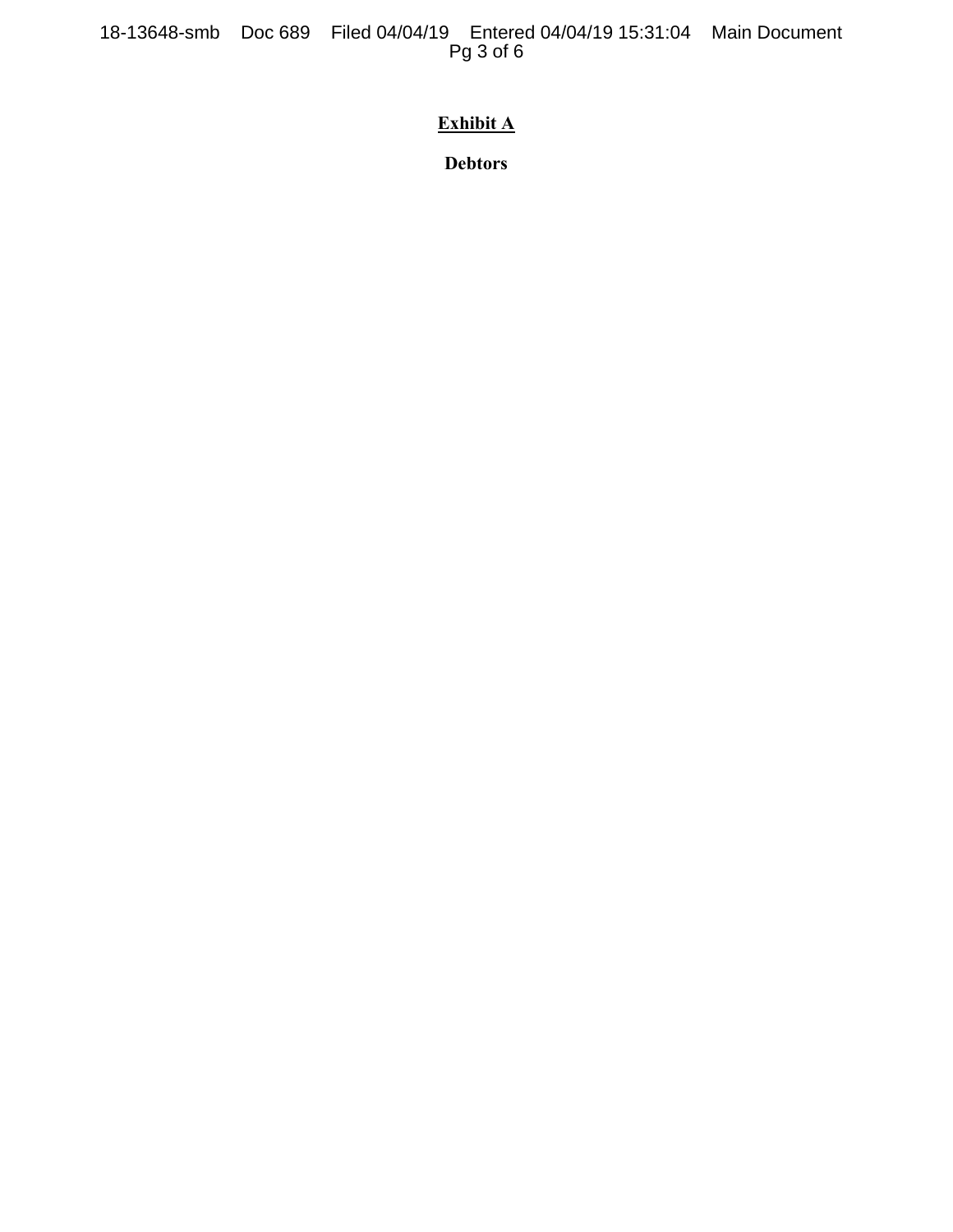### 18-13648-smb Doc 689 Filed 04/04/19 Entered 04/04/19 15:31:04 Main Document Pg 4 of 6

| <b>Debtor</b>                             | Last 4<br>Digits of<br><b>Tax ID</b><br><b>Number</b> | <b>Debtor</b>                                  | Last 4<br>Digits of<br><b>Tax ID</b><br><b>Number</b> |
|-------------------------------------------|-------------------------------------------------------|------------------------------------------------|-------------------------------------------------------|
| Waypoint Leasing Holdings Ltd.            | 2899                                                  | <b>MSN 760682 Trust</b>                        | N/A                                                   |
| Waypoint Leasing (Luxembourg)<br>S.à r.l. | 7041                                                  | <b>MSN 920022 Trust</b>                        | N/A                                                   |
| Waypoint Leasing (Ireland)<br>Limited     | 6600                                                  | <b>MSN 920062 Trust</b>                        | N/A                                                   |
| Waypoint Asset Co 10 Limited              | 2503                                                  | <b>MSN 920125 Trust</b>                        | N/A                                                   |
| MSN 2826 Trust                            | N/A                                                   | <b>MSN 9229 AS</b>                             | 7652                                                  |
| MSN 2879 Trust                            | N/A                                                   | Waypoint Asset Co 3A Limited                   | 6687                                                  |
| Waypoint Asset Co 11 Limited              | 3073                                                  | <b>MSN 41371 Trust</b>                         | N/A                                                   |
| MSN 2905 Trust                            | N/A                                                   | Waypoint Asset Euro 1A Limited                 | 9804                                                  |
| Waypoint Asset Co 14 Limited              | 1585                                                  | Waypoint Asset Co 1K Limited                   | 2087                                                  |
| Waypoint Asset Co 15 Limited              | 1776                                                  | MSN 4469 Trust                                 | N/A                                                   |
| Waypoint Asset Co 3 Limited               | 3471                                                  | MSN 6655 Trust                                 | N/A                                                   |
| AE Helicopter (5) Limited                 | N/A                                                   | Waypoint Leasing (Luxembourg)<br>Euro S.à r.l. | 8928                                                  |
| AE Helicopter (6) Limited                 | N/A                                                   | Waypoint Asset Co 1A Limited                   | 1208                                                  |
| <b>MSN 31141 Trust</b>                    | N/A                                                   | Waypoint Leasing Labuan 1A<br>Limited          | 2299                                                  |
| <b>MSN 31492 Trust</b>                    | N/A                                                   | Waypoint Asset Co 1C Limited                   | 0827                                                  |
| MSN 36458 Trust                           | N/A                                                   | Waypoint Asset Co 1D Limited                   | 7018                                                  |
| <b>MSN 760543 Trust</b>                   | N/A                                                   | Waypoint Asset Co 1F Limited                   | 6345                                                  |
| <b>MSN 760551 Trust</b>                   | N/A                                                   | Waypoint Asset Co 1G Limited                   | 6494                                                  |
| <b>MSN 760581 Trust</b>                   | N/A                                                   | Waypoint Asset Co 1H Limited                   | 7349                                                  |
| <b>MSN 760628 Trust</b>                   | N/A                                                   | Waypoint Asset Co 1J Limited                   | 7729                                                  |
| <b>MSN 760631 Trust</b>                   | N/A                                                   | <b>MSN 20159 Trust</b>                         | N/A                                                   |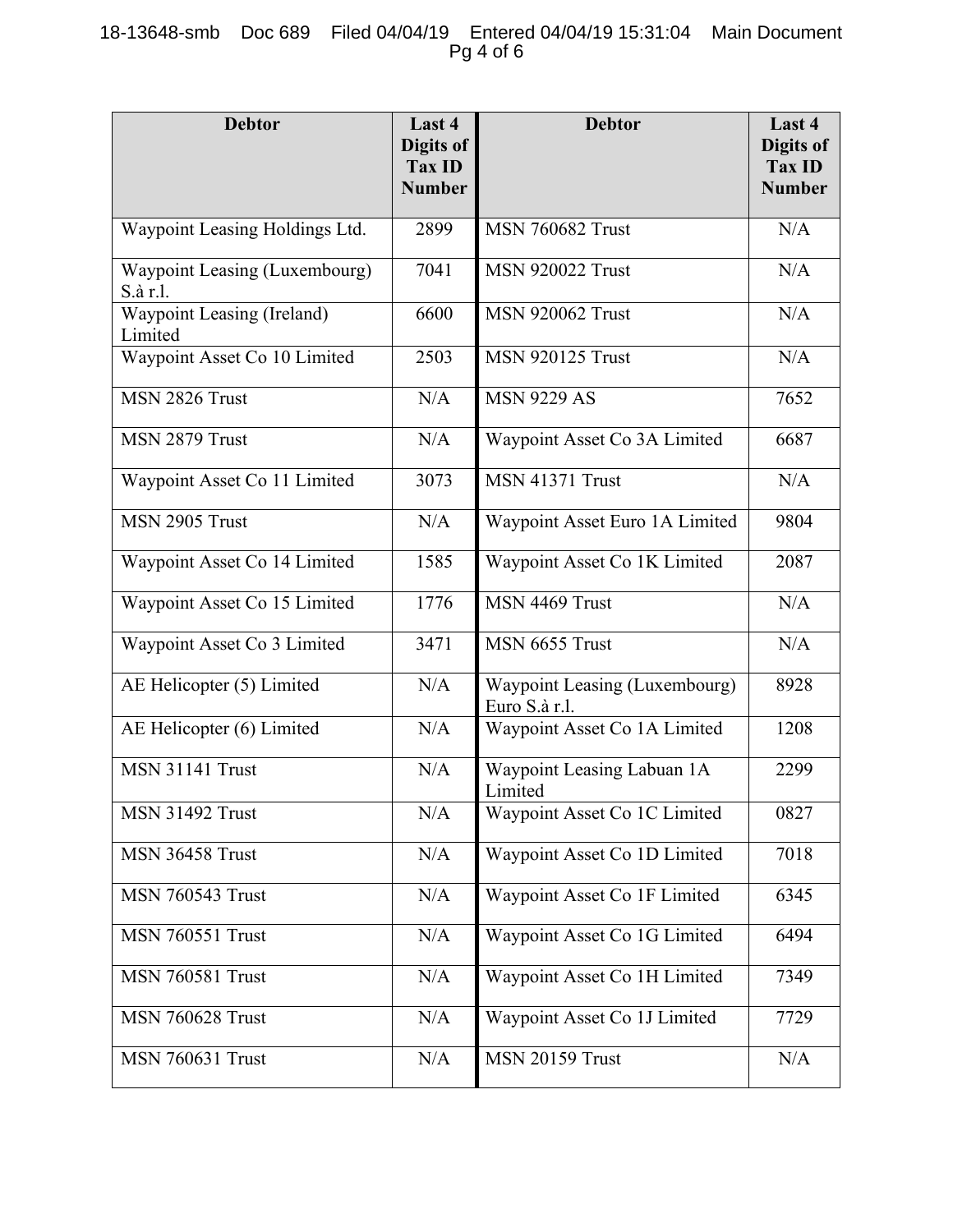# 18-13648-smb Doc 689 Filed 04/04/19 Entered 04/04/19 15:31:04 Main Document Pg 5 of 6

| <b>Debtor</b>                         | Last 4<br>Digits of<br>Tax ID<br><b>Number</b> | <b>Debtor</b>                  | Last 4<br>Digits of<br><b>Tax ID</b><br><b>Number</b> |
|---------------------------------------|------------------------------------------------|--------------------------------|-------------------------------------------------------|
| MSN 6658 Trust                        | N/A                                            | Waypoint Asset Funding 6 LLC   | 4964                                                  |
| Waypoint 760626 Business Trust        | N/A                                            | Waypoint Asset Co 7 Limited    | 9689                                                  |
| MSN 7152 Trust                        | N/A                                            | Waypoint Asset Euro 7A Limited | 2406                                                  |
| MSN 7172 Trust                        | N/A                                            | Waypoint Asset Co 8 Limited    | 2532                                                  |
| Waypoint Asset Funding 3 LLC          | 4960                                           | <b>MSN 31041 Trust</b>         | N/A                                                   |
| Waypoint Asset Malta Ltd              | 5348                                           | <b>MSN 31203 Trust</b>         | N/A                                                   |
| Waypoint Leasing Labuan 3A<br>Limited | 8120                                           | <b>MSN 31578 Trust</b>         | N/A                                                   |
| Waypoint Leasing UK 3A Limited        | 0702                                           | <b>MSN 760617 Trust</b>        | N/A                                                   |
| Waypoint Asset Co 4 Limited           | 0301                                           | <b>MSN 760624 Trust</b>        | N/A                                                   |
| Waypoint Asset Co 5 Limited           | 7128                                           | <b>MSN 760626 Trust</b>        | N/A                                                   |
| Waypoint Leasing Services LLC         | 8965                                           | <b>MSN 760765 Trust</b>        | N/A                                                   |
| <b>MSN 14786 Trust</b>                | N/A                                            | <b>MSN 920063 Trust</b>        | N/A                                                   |
| MSN 2047 Trust                        | N/A                                            | <b>MSN 920112 Trust</b>        | N/A                                                   |
| MSN 2057 Trust                        | N/A                                            | Waypoint 206 Trust             | N/A                                                   |
| Waypoint Asset Co 5B Limited          | 2242                                           | Waypoint 407 Trust             | N/A                                                   |
| Waypoint Leasing UK 5A Limited        | 1970                                           | Waypoint Asset Euro 1B Limited | 3512                                                  |
| Waypoint Asset Co 6 Limited           | 8790                                           | Waypoint Asset Euro 1C Limited | 1060                                                  |
| <b>MSN 31042 Trust</b>                | N/A                                            | <b>MSN 20012 Trust</b>         | N/A                                                   |
| <b>MSN 31295 Trust</b>                | N/A                                            | <b>MSN 20022 Trust</b>         | N/A                                                   |
| <b>MSN 31308 Trust</b>                | N/A                                            | <b>MSN 20025 Trust</b>         | N/A                                                   |
| <b>MSN 920119 Trust</b>               | N/A                                            | <b>MSN 920113 Trust</b>        | N/A                                                   |